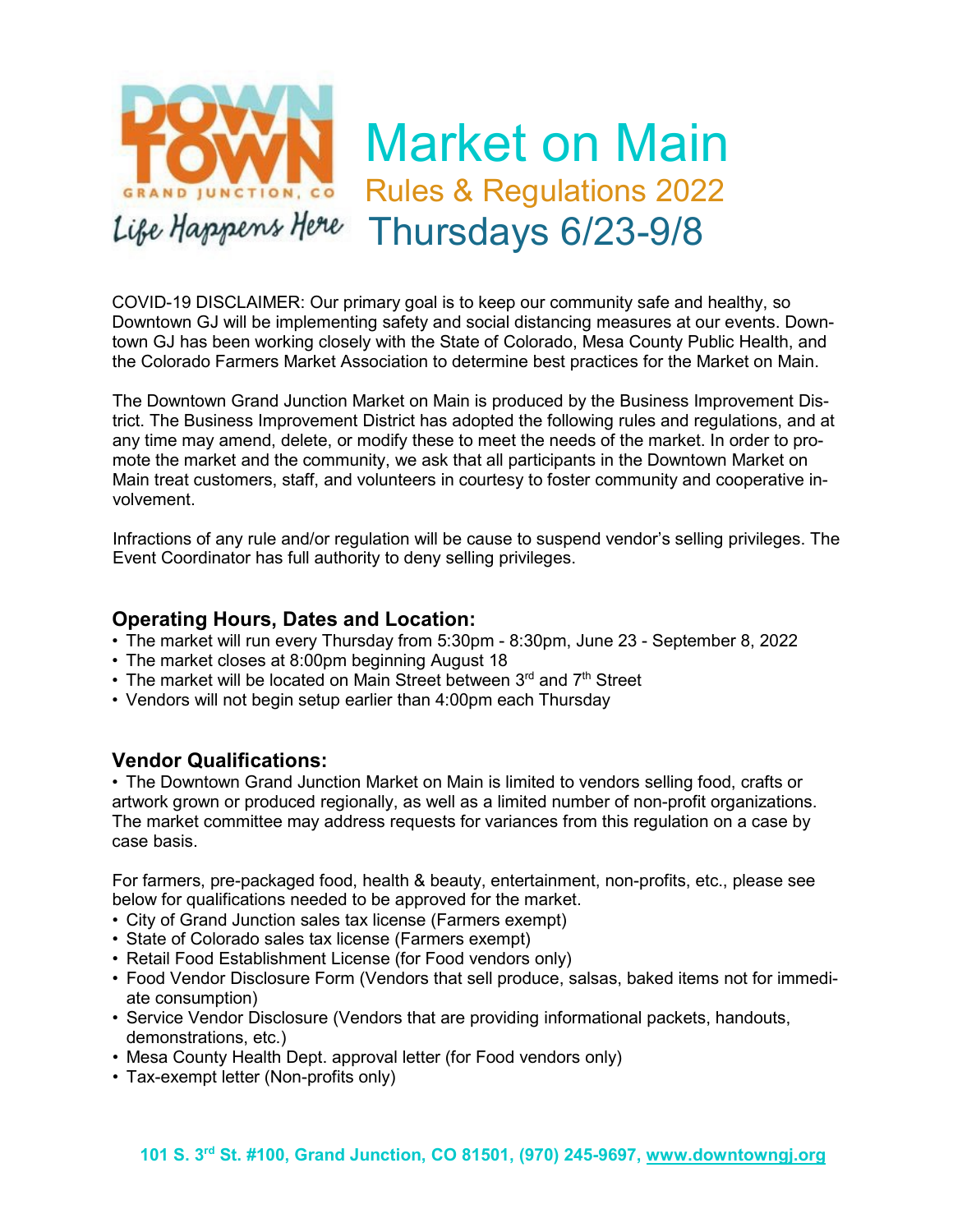If you are preparing food as a concession server at the market, please visit the section titled "Concessionaire Process / Food Vendor Qualification Packet" for further instructions.

#### **Vendor Categories:**

FARMERS- Farmers that sell fresh produce such as fruits, vegetables, herbs, flowers, meat, poultry and fish. IF selling fruits, vegetables, meat, poultry, and fish, please contact the Mesa County Health Department regarding further requirements.

BID BUSINESS - Any business within the Business Improvement District will be allowed to participate in the Market on Main. There will be 2 locations per block per market (8 total). Participation is based on a first come, first serve basis, and based on number of BID businesses wanting to participate, will be rotated throughout the season of the market. If more BID businesses enter the rotation later in the market season, those BID businesses who signed up first will be locked in for their promised remaining markets, and those BID businesses who sign up at later dates will be rotated through.

PACKAGED FOOD- Food or drinks produced and/or packaged locally. Examples include beef jerky and herbs or spices. Not for immediate consumption. Packaged food vendors are required to be under the cottage food bill or must be an approved source.

ARTS & CRAFTS- Original handcrafted items. This includes jewelry, woodworking, pottery, metal art, garden sculptures, quilts, clothing, etc.

BODY & HEALTH PRODUCTS- Handmade products such as lotions, soaps, and essential oils.

HOME & GARDEN – Products such as seeds, plants, flowers, home décor, home furnishings, etc.

FOOD CONCESSIONS- Food for immediate consumption prepared in a commercially licensed kitchen according to Mesa County Health Regulations. Food vendors fall into two categories-Food concessions have multiple items for sale, while a snack vendor typically only has one or two items for sale. Hot dogs would be a food vendor, while shaved ice would be a snack vendor.

ENTERTAINMENT- Persons or groups that add value to the market by providing free entertainment to market attendees. Entertainers are allowed to display a tip container and sell CD's of their music. Entertainment groups could be compensated by Downtown Grand Junction.

NON-PROFIT - Any non-profit organization within the region is allowed to participate in the Market on Main up to two (2) times per season, depending on amount of other non-profits. There will be one non-profit allowed per block per market, allowing for 4 total per week. Non-profits are given equal access to the market and are on a first come, first serve basis. If a non-profit organization is planning on serving/giving food of any sort, the organization MUST contact the Mesa County Health Department.

The Downtown Market on Main has the right to prohibit anyone from selling at the market. Vendors that are considered multi-level marketing are not permitted to participate in the market. All applicants will be notified by e-mail if they are accepted or not for the Downtown Market on Main.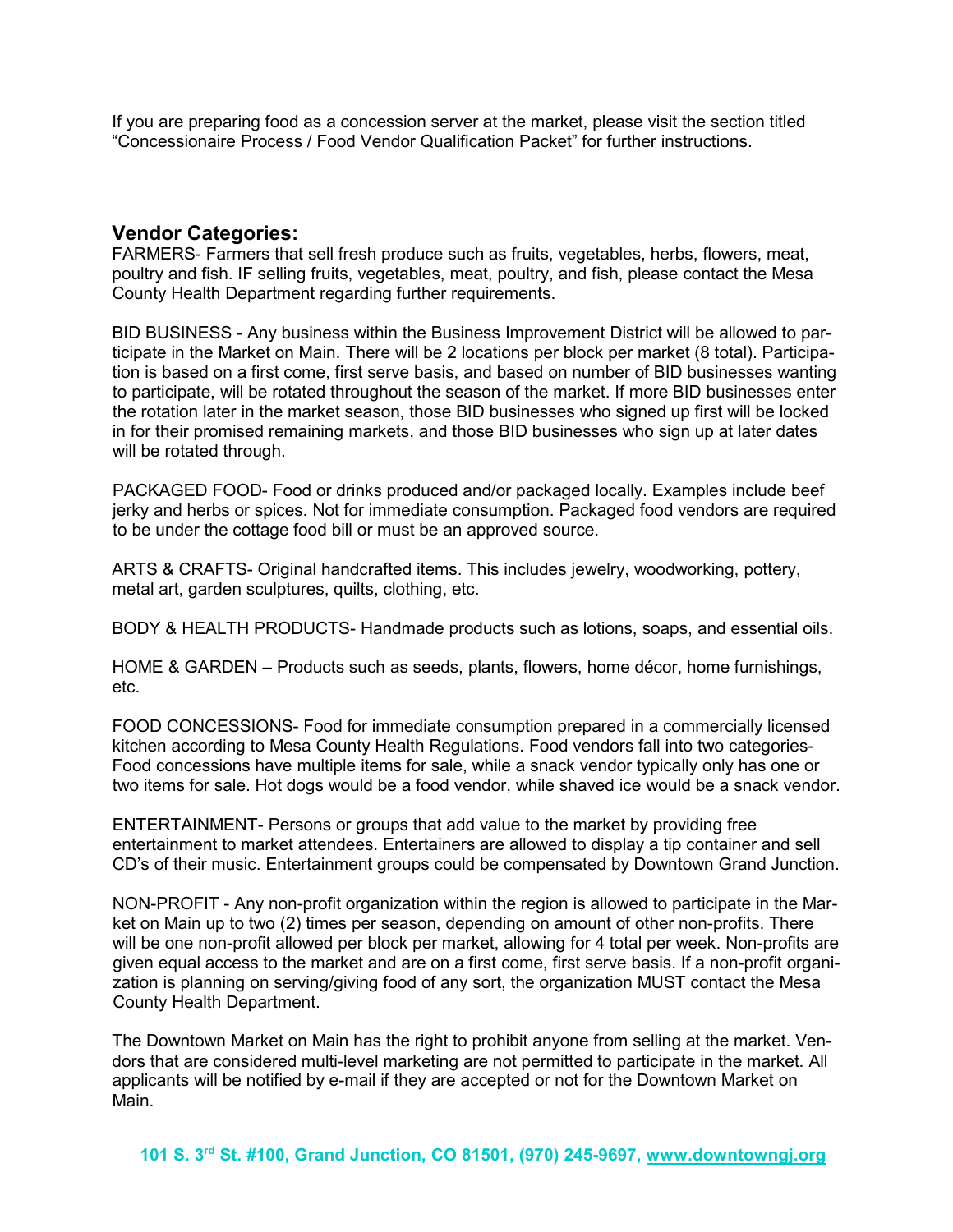# **Concessionaire Process / Food Vendor Qualification Packet:**

The concessionaire process is controlled through the City of Grand Junction Parks and Recreation department. This process must be completed annually and entitles a concession vendor to participate in the market each year. This process MUST be completed for concession vendors before they are accepted into the market and is ONLY for those vendors who are preparing food at the market.

For information regarding the concessionaire process, please contact either Emily Krause at [emilyk@gjcity.org](mailto:vickib@gjcity.org) 970-254-3875.

To obtain a Food Vendor Qualification Packet for the Market on Main, please contact Emily, or follow this link to get started: https://www.gjcity.org/638/Approved-Food-Vendors

### **Marketing Organic Produce or Products:**

If a grower markets produce or products as being "organic", they must have the USDA approved certification clearly displayed on-site.

#### **Samples:**

- Samples must be kept in clean, covered containers.
- Toothpicks or disposable utensils must be used to distribute the samples.
- Clean, disposable plastic gloves must be used when cutting and serving samples.
- Cutting surfaces must be smooth, non-absorbent and easily cleanable.
- Vendor must have control over samples at all times.
- There must be a waste container in a prominent place directly next to the sampling area for public use.
- Health Department rules and regulations require hand washing station for all vendors offering samples.

Failure to abide by these requirements may result in the suspension of sampling privileges. A second offense will result in revocation of all sampling privileges.

# **Booth Spaces / Assigned Selling Areas:**

- All vendors will be assigned a selling area.
- All vendors will be granted one selling area with application acceptances. The Booth space is approximately 10'x10'; additional 10' x 10' spaces are available per request in application. Please see fee for additional cost for additional space in "Vendor Fees" section.
- Vendors are required to note the maximum spaces needed during the market on their application form.
- A vendor may request a maximum of four spaces. Once applications are in and the market has additional space, then more than four spaces may be allowed.
- Although vendors are assigned a selling area, the Event Coordinator reserves the right to move or relocate vendors as necessary to accommodate the market's needs.
- Attention will be given during space assignments to maintain an even distribution of vendors and products.
- If accepted to the market, vendors will receive a confirmation e-mail.
- All parts of the display must be within the limits of the assigned area.
- Electricity may be provided to those that request it in their application, there are a limited number of booth spaces with access to electricity.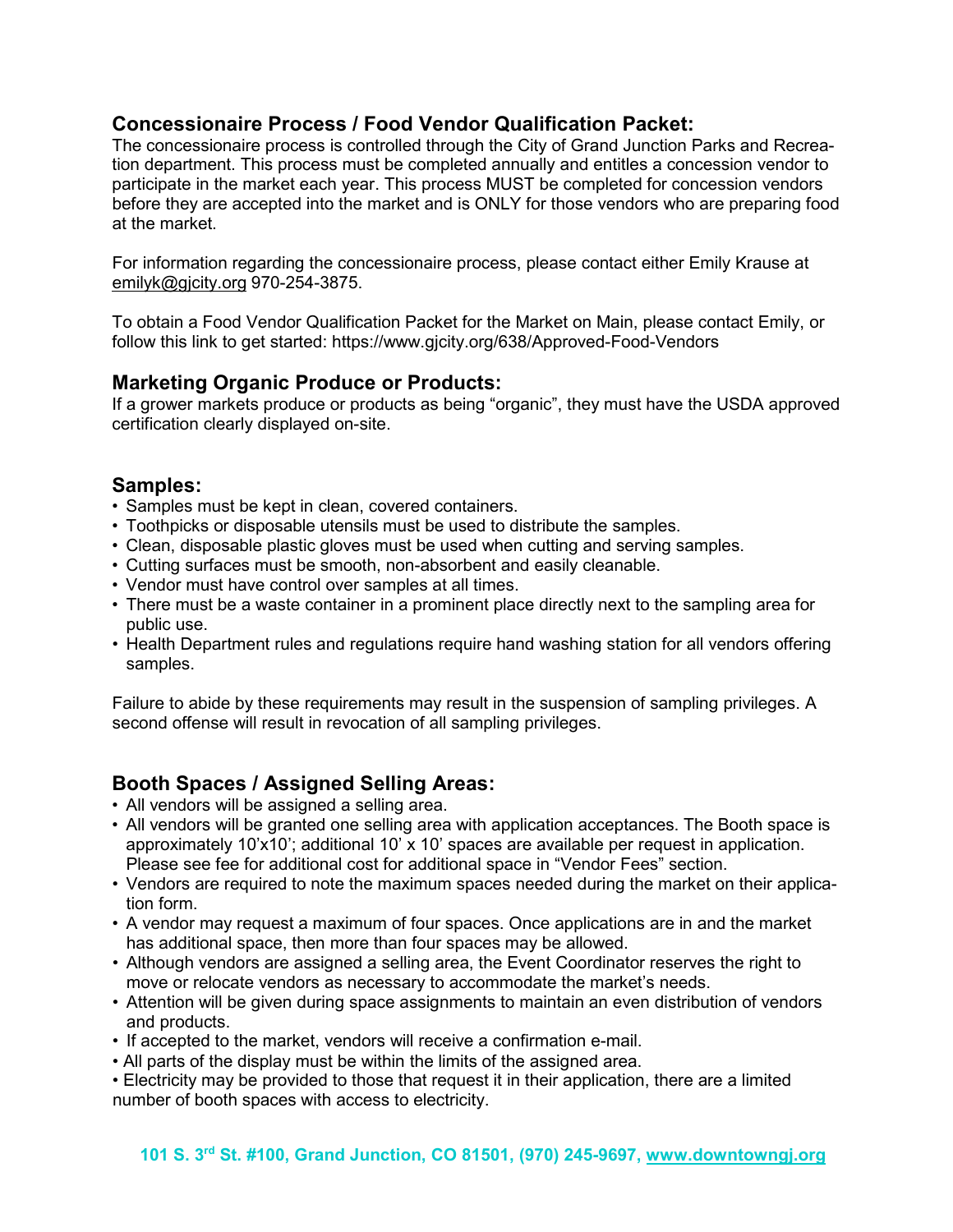• Absolutely no generators allowed.

• All booths are required to have a tent and vendors will be responsible for providing their own equipment.

• 30 lbs of weight are required on each tent pole. Tents without weights will not be allowed to set up.

• Because the Market on Main is held outside, suitable protection from the sun, wind and rain is encouraged.

• Vendors are required to remove their own trash.

• The name of the business must be displayed on or in the booth.

• The market is a rain or shine event and no refunds will be issued to any vendor for weather circumstances.

### **EBT / SNAP / DUFB Vouchers:**

The Downtown Market on Main will have a booth with an EBT machine on site. All SNAP and DUFB vouchers will be reimbursed to vendors selling SNAP authorized products will be reimbursed at the end of the season and will be given a check for the amount collected.

#### **Sales Tax:**

Colorado state law requires participating vendors to register with the CO State Department of Taxation, and also requires market participants to account for and report sales tax collected. Vendors must have both a Colorado State and City of Grand Junction Sales Tax License. Farmers are exempt from Sales Tax, but must sign a Food Vendor Disclosure Form. For more information, please contact the State Sales Tax Office at (303)238-7378 and the City of Grand Junction Sales Tax Office at (970)244-1536.

# **Licenses and Health Regulations / Permits:**

- All vendors are responsible for the necessary licenses and permits for their booth and to display them at each market.
- The Downtown Market on Main requires proof of proper licensing and permits for vendor products if applicable. Please upload documents to your vendor profile on Manage My Market. The Downtown Market on Main reserves the right to refuse vendor sales if documents are not obtained.

### **Cancellation / No Show / Attendance Policy and Fees:**

- All vendor cancellations must be received by phone call, text (970-852-7915) or e-mail to [kyra@downtowngj.org](mailto:caitlyn@downtowngj.org) two weeks before the Market on Main date that will be missed in order to receive a refund for that given date. If notice is not given two weeks before, a refund will not be issued to the vendor.
- Vendors who do not show up two or more times at a market during their designated season may lose their space reservation and are subject to a \$50 fine per occurrence.
- Leaving a market early or setting up late will also result in a fee of \$50/market.
- Vendors must attend all markets for which they have signed up for unless pre-approved by the Event Coordinator.
- Repeated failure to attend markets will result in the review of eligibility in the Downtown Grand Junction Market on Main and may result in suspension or dismissal from the market without refund.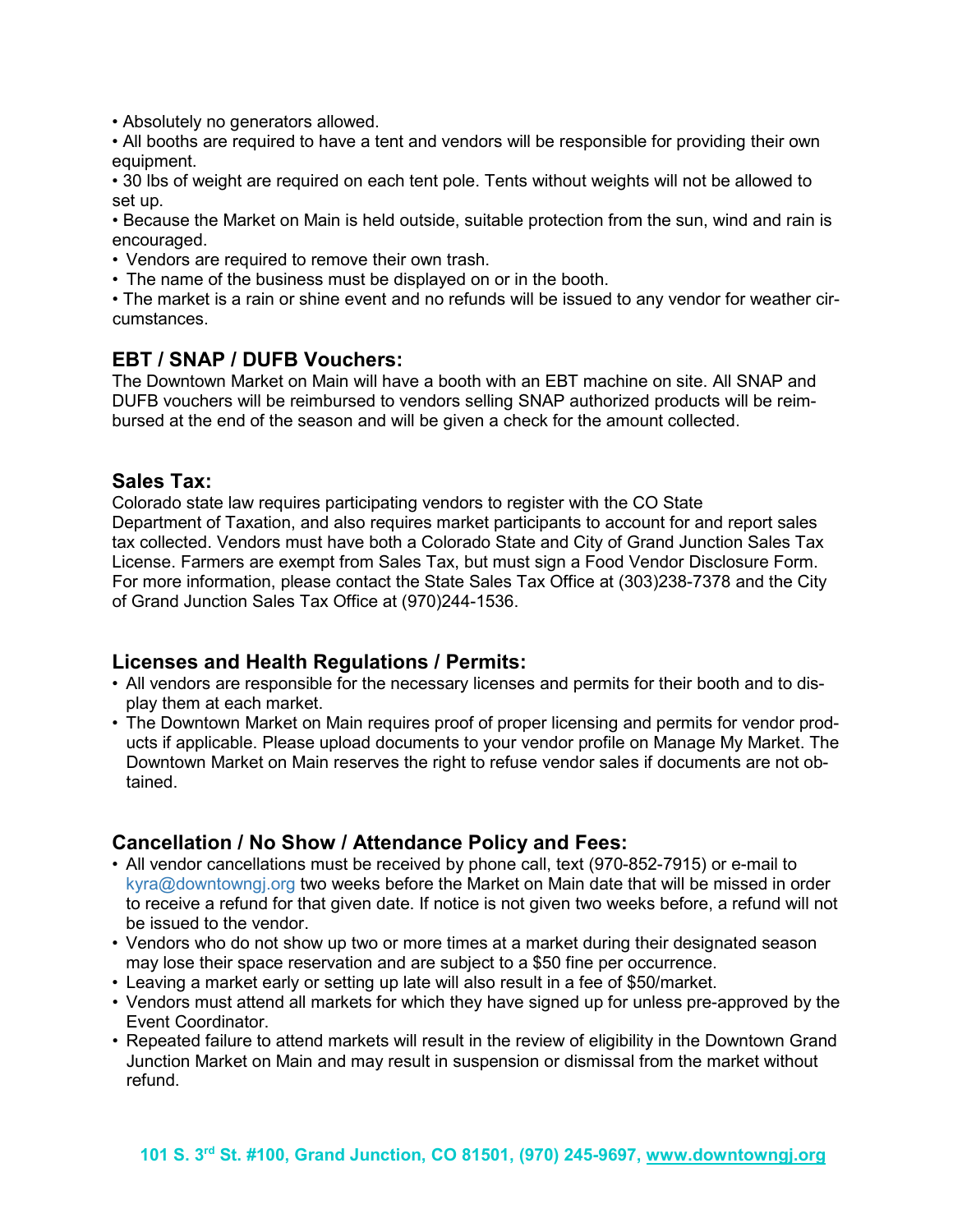- In case the Downtown Grand Junction Market on Main must cancel due to unforeseen circumstances, you will be contacted by phone, e-mail, text alerts, and Facebook ASAP.
- On the application, vendors must specify dates they will be attending the market. Vendor's additional spaces will be charged at each market that is categorized as "attending".
- A vendor that is penalized, suspended, or revoked may appear to the Business Improvement District Board.

#### **Arrival, Departure and Selling Time:**

Vendors shall not begin to set up earlier than 4:00pm on market days. Vendors can use their vehicles to load their equipment in, but must IMMEDIATELY move their vehicles once they have unloaded them, no exceptions. A lane must be open for other vendors to get in and out as well. **Farmers are the only vendors allowed to keep a vehicle at their booth due to the nature of their product**. All other vehicles must be removed from Main Street by 5pm. Vendors arriving after 5:10pm will not be allowed to set up. Vendors must remain open until the market closes. Vehicles are not allowed back on Main Street to load their products until 8:30pm (and 8:00pm beginning August 20). Vendors who break down early will be assessed a \$50 penalty, and run the risk of not being able to return (please see "Cancellation / No Show / Attendance Policy and Fees").

Cooperation in taking directions from Market on Main staff is required. Those who choose not to follow directions from market staff will not be allowed to return.

- In order to allow customers to park close to the Downtown Market on Main, please park vendor vehicles in the parking garage on the upper levels.
- Parking for Market on Main vendors is free in the parking garage on Rood Ave between 4th and 5th Streets.
- Vendors are prohibited from driving in the Market on Main area from 5:00pm 8:45pm June 23 - August 11 and 5:00pm - 8:15pm August 18-September 8.
- Vendors are able to drive on Main Street and load their vehicles at 8:45pm June 23-August 11, and 8:15pm August 18-September 8.

#### **Vendor Fees:**

Payment in full is due by June 3, 2022 in order to receive the full and half season discount. Vendors who do not pay by June 3, 2022 will be moved to the weekly payment plan. Invoices will be sent out at the time of approval. Vendors who do not pay fees by the due date will not be admitted into the market. Vendors paying weekly must have fees paid by the Monday preceding their scheduled market.

| <b>VENDOR FEES</b>  | Weekly | Half Season (6 wks) | Full Season (12 wks) |
|---------------------|--------|---------------------|----------------------|
| Farmer (1 space)    | \$40   | \$210               | \$360                |
| <b>BID Business</b> | \$40   | \$210               | \$360                |
| Packaged Food       | \$60   | \$330               | \$600                |
| Arts & Crafts       | \$60   | \$330               | \$600                |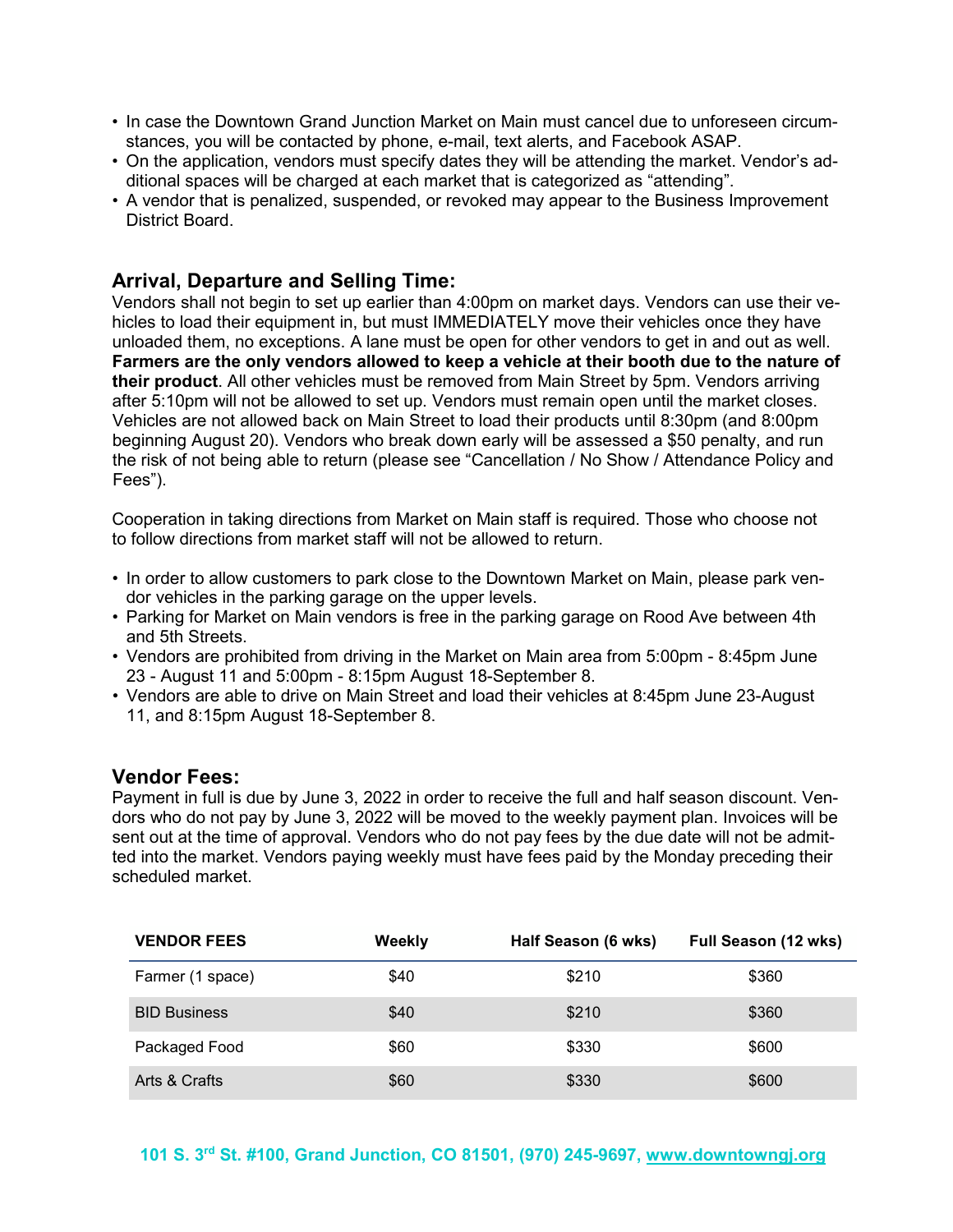| <b>VENDOR FEES</b>                                                                         | Weekly | Half Season (6 wks) | Full Season (12 wks) |
|--------------------------------------------------------------------------------------------|--------|---------------------|----------------------|
| Body & Health                                                                              | \$60   | \$330               | \$600                |
| Home & Garden                                                                              | \$60   | \$330               | \$600                |
| <b>Snack Concessions</b>                                                                   | \$75   | \$420               | \$780                |
| <b>Food Concessions</b>                                                                    | \$100  | \$570               | \$960                |
| Non-Profits                                                                                | \$40   | N/A                 | N/A                  |
| <b>Additional Space</b><br>(FARMERS AND BID<br><b>BUSINESSES ONLY)</b><br>$(10 \times 10)$ | \$15   | \$90                | \$165                |
| Additional Space (All<br>other booths except<br>Non-Profits) (10'x10')                     | \$25   | \$100               | \$175                |

# **Health Regulations (FOOD ONLY):**

All food vendors must comply with the Mesa County Health Department, which requires a Retail Food Establishment License, and Mesa County Health Department Approval Letter. For more information, contact the Mesa County Health Department at 970-248-6900.

# **COVID-19 Health Regulations:**

All vendors agree to comply with any and all COVID-19 guidelines for outdoor events set by the State of Colorado and Mesa County Public Health.

# **Trash Clean Up:**

- Vendors are responsible for their booth space and its surrounding perimeter. Before leaving, be sure your area is clean and trash-free. Vendors must remove their own trash.
- Please check with the Event Coordinator or other staff as to where compost receptacles are located in the park as well as recyclable trash may be placed.

#### **Insurance Requirements:**

All applicants selling food or beverage must have a Liability Insurance Policy. It must have a minimum coverage of 1 Million dollars per occurrence. A certificate of insurance must be included with the concessionaire application if you are a food truck, snack vendor.

If you are a farmer, pre-packaged food vendor, arts & crafts vendor, health & beauty, non-profit, entertainment, etc, proof of insurance is recommended and is also recommended that vendors seek advice from insurance consultant regarding coverage.

# **Signage and Vendor Set-up:**

• Sellers must furnish their own signage, money, packaging, chairs, drop cloths, tents, canopies, tables, and displays. All must fit within the assigned space. The use of drop cloths is suggested for all vendors selling products that can potentially cause damage to, or stain, street and sidewalk surfaces.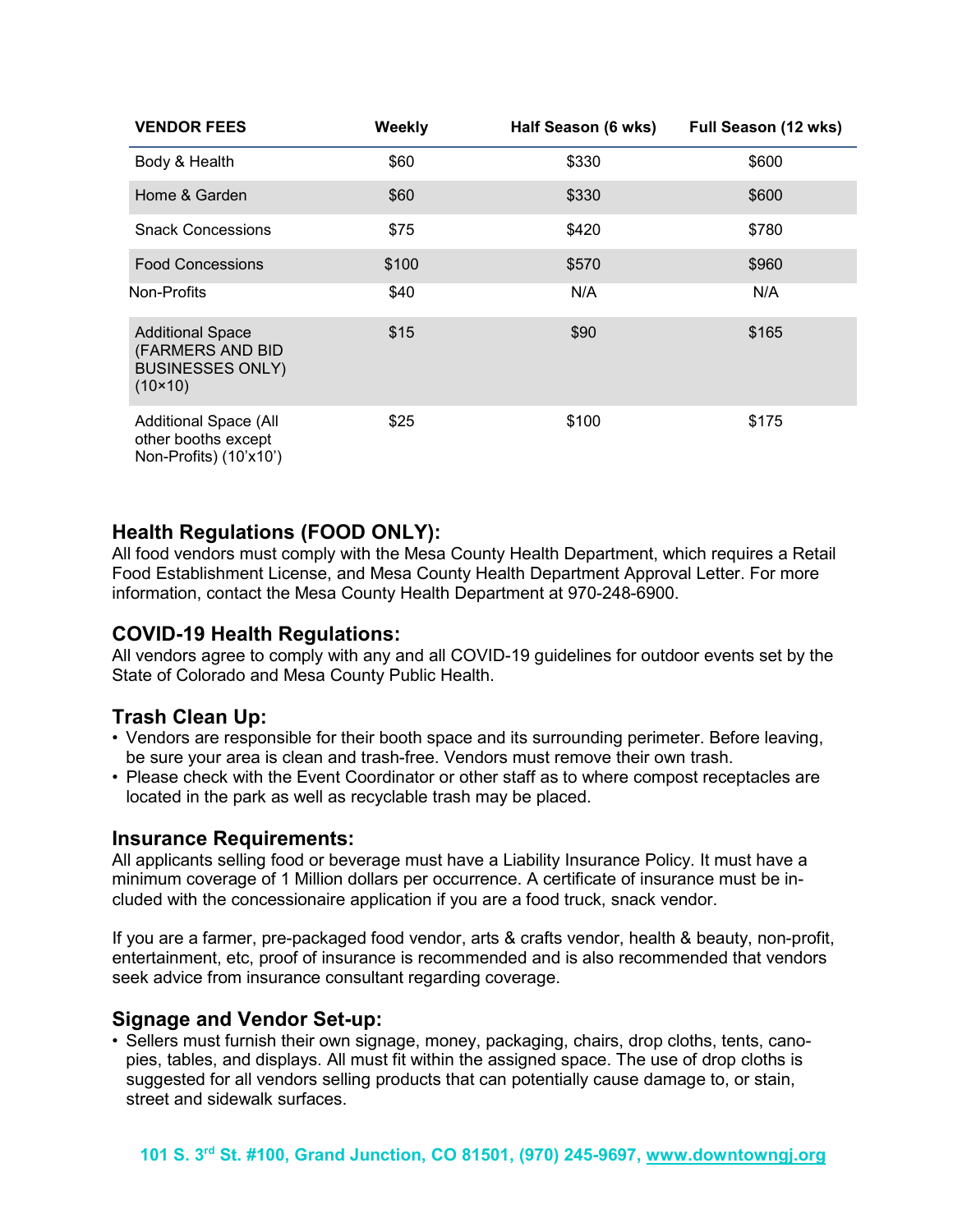• No signage shall impede or hide other spaces.

# **General Rules:**

- NO PETS ALLOWED AT ANY TIME due to health and safety reasons.
- No smoking is allowed at the market.
- Volume level at a vendor booth must not interfere with other vendor booth business or the general public. Entertainment/music will not be allowed in the vendor booths. Any vendor failing to comply will be asked to leave the market immediately without a refund and will not be allowed to return.
- Sale produce must be clean and fresh. This includes vehicles, tables, and containers. No products will be sold off the ground or pavement. If you are using a blanket underneath your products, please make sure it is clean, and that it stays clear from customer traffic.
- Vineyards involved in the market and wanting to give samples must be consistent with their license and must be in accordance with all applicable law.
- All vendors, clubs, groups, or persons participating in the market must comply with all of the rules. Non-compliance may result in immediate expulsion from the market.
- Applying for the market does not guarantee placement in the market. All applicants will be notified of acceptance into the market after the committee review.
- The Market on Main information booth is located at 4th and Main near Rockslide Brewery.
- The number of spaces allotted to food vendors and other participants is determined by the event management staff, who reserves the right to limit the number of vendors selling similar products.
- By submitting an application, the vendor understands all terms and conditions in this document and agrees to abide by all.

# **Standards of Conduct:**

- Be knowledgeable about your products (how it is grown, used, produced, made, etc.).
- Unreasonable, outrageous, or disruptive activities and behavior are prohibited.
- Be courteous, professional, and presentable at all times. No drinking alcohol, smoking, yelling, hawking, throwing of objects, swearing, name-calling, slanderous remarks about others or negative comments about other people and/or products will not be tolerated.
- Vendors experiencing difficulty with customers are encouraged to refer the matter to the Event **Coordinator**
- Complaints about other vendors or the Market Rules and Regulations must be made in writing to the Event Coordinator.
- Distribution of printed materials (other than pre-approved vendor brochures), petitions, or political or religious advertisements is disallowed.
- Committing a criminal act will cause immediate expulsion from the market and is subject to appropriate legal action.
- Loitering or solicitation is strictly prohibited.

#### **Discipline or Removal of a Vendor from the Market:**

• Vendors who do not comply with the market rules and regulations shall forfeit selling privileges at the market and may be subject to fines, penalties, and in some cases, immediate action. Any vendor who experiences disciplinary action has the right to be heard by the Business Improvement District Board. Downtown Grand Junction Market on Main will provide adequate written warning prior to taking any disciplinary action during the market season. Appropriate County Agricultural Commissioner's and State Department Food and Agricultural inspection